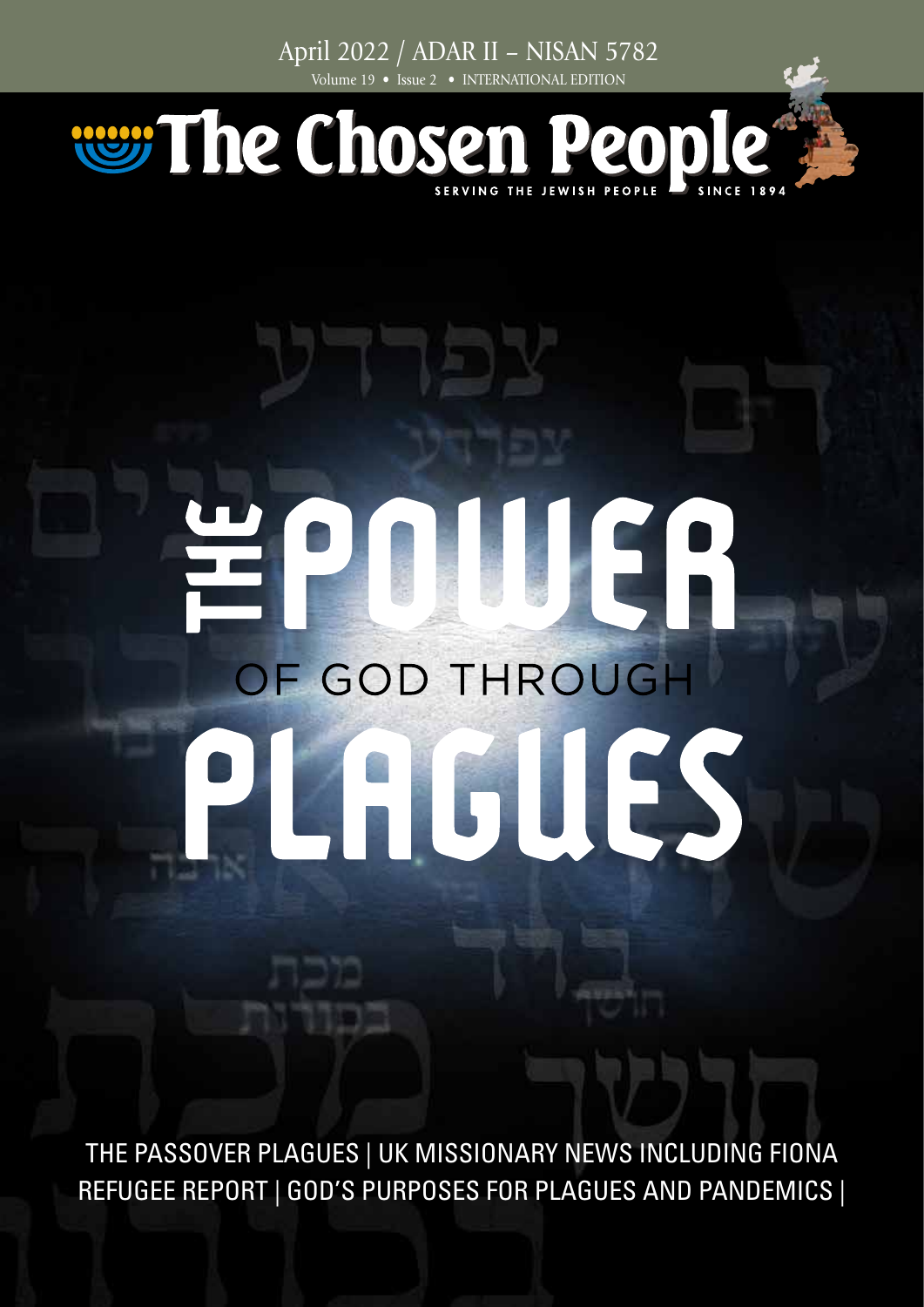Dr. Mitch Glaser International Director Chosen People **Ministries** 



# from Passbuer Phagues ids Uhen Phe Passover Plagues

halom and Happy Passover!<br>
halom and Happy Passover!<br>
I hope you receive this newsletter before (*kinim*), flies (*arov*), pestilence (*dever*), boils, (*sh'chin*), hail<br>
Passover begins on the evening of the 15th<br>
April. Passover begins<br>
Passover begins<br>
April. However, as<br>
mail can be very slow these da<br>
reading this during the biblica<br>
I love Passover. It is my fav<br>
far the most delicious. The an halom and Happy Passover! I hope you receive this newsletter before Passover begins on the evening of the 15th April. However, as we have found out recently the halom and Happy Passover!<br>
I hope you receive this newsletter before<br>
Passover begins on the evening of the 15th<br>
April. However, as we have found out recently<br>
mail can be very slow these days! It is more likely you are reading this during the biblical festival.

I love Passover. It is my favourite Jewish holiday and by far the most delicious. The array of traditional Passover dishes is magnificent. I wish you could have tasted my grandmother's chicken and matzah ball soup—not to mention her homemade *gefilte* (stuffed) fish. (By the way, do not ever ask a Jewish person what parts of the fish they used! That would be a big mistake.)

As a Messianic Jew, I have found Passover more meaningful now than I did before coming to know the Lord. As you know, the Lord's Supper—one of our most cherished spiritual ceremonies—grew out of the Passover Seder. You can find all the intricate details by going to our website and reading further or buying one of our Passover books listed on the back of this newsletter. Each book includes a Messianic Passover *Haggadah* (Passover guide) with Jesus at the center of the service—and some wonderful recipes.

If you want to observe the Passover as fulfilled in Jesus, the Lamb of God, you can this year! Passover lasts an entire week. Though we usually celebrate the Seder on the first two nights, any night during that week will do. I know it would be a wonderful experience for you, your children, Sunday school class, or small group.

*It will also further prepare your hearts for Good Friday and Resurrection Day, especially since the first night of Passover and Good Friday coincide this year!*

school class, or smal<br>
It will also further p<br>
Resurrection Day, espe<br>
Good Friday coincide i<br>
Each year at this ti<br>
topic in detail. This y<br>
like to help us better Example in detail. This year, it will not be to help us better understand<br>in the plan of God, especially du<br>The Ten Passover Plag<br>The recitation of the ten plague Each year at this time, I try to address a Passover-related topic in detail. This year, it will not surprise you that I would like to help us better understand the role that plagues play in the plan of God, especially during Passover.

#### The Ten Passover Plagues

THE TEIT P'ASSOVET P'IAgues<br>The recitation of the ten plagues is a central part<br>Passover Seder and one of the most memorable m<br>during the Seder for Jewish children. Traditionally,<br>our little finger or a spoon into a glass the drop of liquid onto our plates while loudly reciting the<br>
name of each plague. We call out the plagues in English<br>
MAPRIL 2022 / ADAR II - NISAN 5782 - 2 The recitation of the ten plagues is a central part of the Passover Seder and one of the most memorable moments during the Seder for Jewish children. Traditionally, we dip our little finger or a spoon into a glass of red wine and put the drop of liquid onto our plates while loudly reciting the name of each plague. **We call out the plagues in English** 

**and Hebrew: blood** *(dam),* **frogs** *(ts'fardei'a),* **vermin**  *(kinim),* **flies** *(arov),* **pestilence** *(dever),* **boils,** *(sh'chin),* **hail**  *(barad),* **locusts** *(arbe),* **darkness** *(choshech),* and **death of the firstborn** *(makat bechorot).1*

The recitation of the plagues is not an isolated moment in the Seder. It is part of the overall recounting of the story of God's deliverance of the Jewish people from Egyptian bondage. There are two reasons why we drop the wine on our plates. One reason is that it more dramatically portrays the plagues as judgments falling upon the Egyptian slavemasters. The other is because Jewish tradition tells us to reduce our joy (symbolized by the sweet wine) by one drop for each plague that fell upon the Egyptians.

The lesson here is clear: even though the Egyptians enslaved us, we recognize they are fellow human beings and God's creation. Therefore, our rabbis teach us we should not rejoice in their judgment but rather remember God's love for all peoples and nations.

We will now look briefly at the three primary purposes for the plagues. First, God uses plagues to bring judgment upon the ungodly. Through the plagues, He also reveals His power and character. Lastly, they fulfill prophetic events.

#### Judgment

The great German theologians and early twentieth-century biblical scholars Carl Friedrich Keil and Franz Delitzsch coined the term "penal miracles" in their well-read commentary on the Hebrew Scriptures.<sup>2</sup> In other words, there were plagues, or miracles, that also served as judgments and punishments upon the disobedient.

Each plague brought judgment upon the Egyptians, who were otherwise unwilling to allow the Jewish people to leave Egypt and worship the one true God. This chastisement is an excellent reminder that God is loving but also righteous and holy and takes offense at human sin. At times, He brings about temporal judgment upon humanity. He did so with the flood, the plagues, and even the captivity of the Jewish people by pagan nations.

#### Revelation

Jewish people understand that God brought the plagues upon the Egyptians as divine judgments designed to move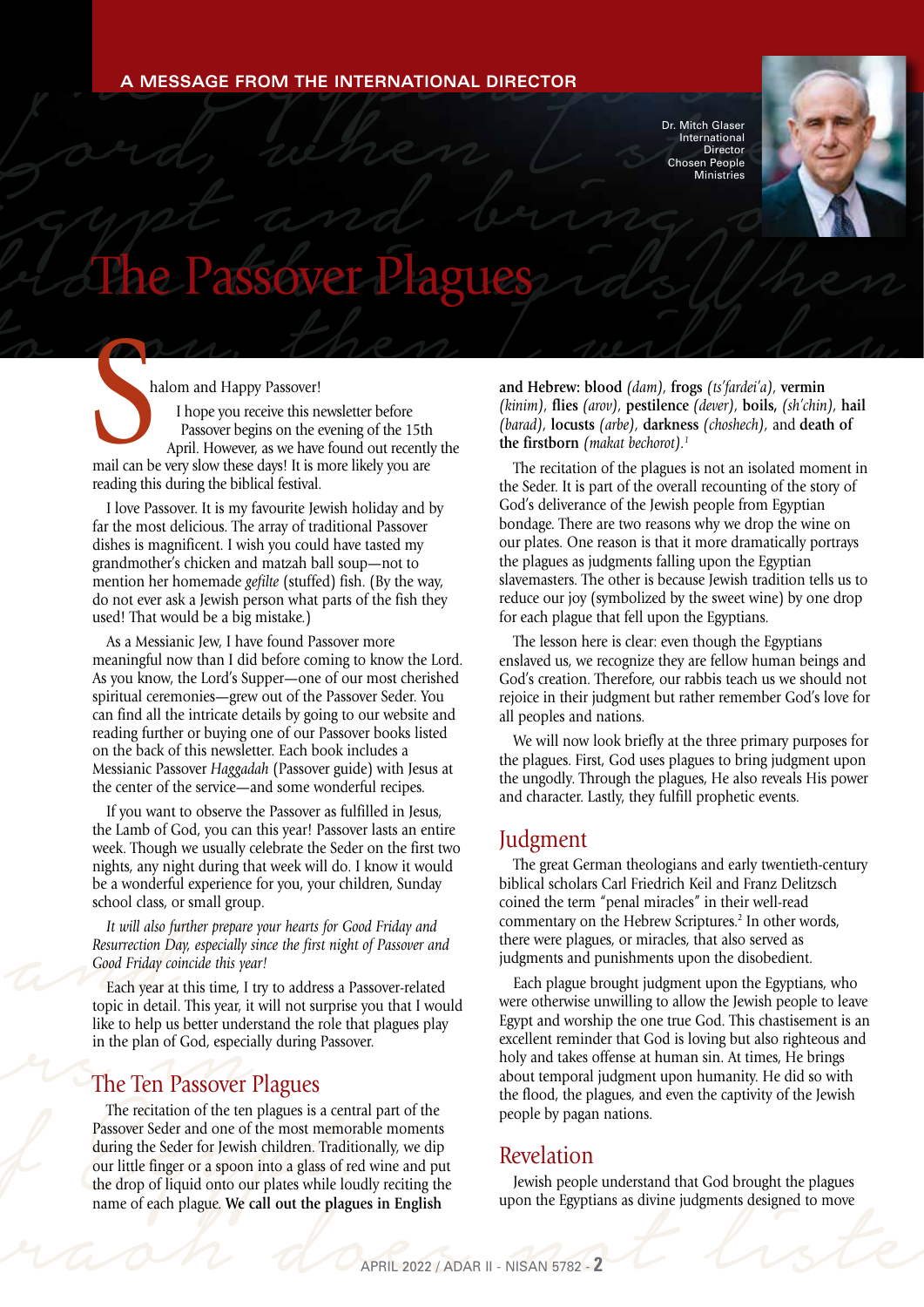"The Egyptians shall know that I am the **FROM OUR MISSIONARIES** ant My hand on the sons of Usrael<br>Tharaoh does not liste<br>both the Egyptians and Jewish people into action. Biblical existed as 23.23 parallels Exodus 7:5 and refers to another day

both the Egyptians and Jewish people into action. Biblical plagues are purposeful. While they bring terrible consequences upon the disobedient and rebellious, God often mysteriously uses them for purposes beyond punishment.

Take note of Uzziah, Naaman, and even Miriam, Moses' sister. God struck each of them with leprosy to accomplish His divine purposes. Like the healing of the blind man in John chapter nine, plagues fell upon individuals for the glory of God and the good of mankind. *"Jesus answered, 'It was neither that this man sinned, nor his parents; but it was so that the works of God might be displayed in him'"* (John 9:3).

God used the plagues to judge the Egyptians and reveal His power, holiness, and presence in human history. Still, God's will and works are always for repentance and a turning away from sin to the one true God.

Exodus 7:1–7 shows Moses speaking of plagues as signs and wonders. Throughout the Scriptures, signs and wonders usually describe the miraculous, but in Exodus 7, the words are interchangeable with the word for judgment:

> *Then the Lord said to Moses, "See, I make you as God to Pharaoh, and your brother Aaron shall be your prophet. You shall speak all that I command you, and your brother Aaron shall speak to Pharaoh that he let the sons of Israel go out of his land. But I will harden Pharaoh's heart that I may multiply My signs and My wonders in the land of Egypt. When Pharaoh does not listen to you, then I will lay My hand on Egypt and bring out My hosts, My people the sons of Israel, from the land of Egypt by great judgments. The Egyptians shall know that I am the Lord, when I stretch out My hand on Egypt and bring out the sons of Israel from their midst." So Moses and Aaron did it; as the Lord commanded them, thus they did. Moses was eighty years old and Aaron eighty-three, when they spoke to Pharaoh.* (Exod 7:1–7, emphasis added)

#### Fulfillment of Prophecy

I am the Lord, when I stretch out My hand on Egypt and bring out<br>the sons of Israel from their midst" (Exodus 7:5, emphasis added).<br>APRIL 2022 / ADAR II - NISAN 5782 - **3**<br>APRIL 2022 / ADAR II - NISAN 5782 - **3** God sometimes uses plagues to fulfill prophecy, as when He promised to deliver the Israelites out of slavery in Egypt and return them to the land of promise. *"The Egyptians shall know that I am the Lord, when I stretch out My hand on Egypt and bring out the sons of Israel from their midst"* (Exodus 7:5, emphasis added).

both the Egyptians and Jewish people into action. Biblical<br>plagues are purposeful. While they bring terrible consequences<br>upon the disobedient and rebellious, God often mysteriously<br>uses them for purposes beyond punishment Ezekiel 36:23 parallels Exodus 7:5 and refers to another day of deliverance and restoration for Israel and the Jewish people: *"'I will vindicate the holiness of My great name which has been profaned among the nations, which you have profaned in their midst. Then the nations will know that I am the Lord,' declares the Lord God, 'when I prove Myself holy among you in their sight'"*  (Ezek 36:23).

> Both passages show that one of God's great purposes in bringing the Jewish people out of captivity and back to the land of promise was for them to be a sign to the nations testifying that the God of Israel is true and all-powerful. In effect, the Jewish people's deliverance through the ten plagues and their return to the land of Israel reveals the prophetic fulfillment of the Abrahamic Covenant found in Genesis 12:1–3. Moses predicted this result in chapter six of the book of Exodus:

> > *Say, therefore, to the sons of Israel, "I am the Lord, and I will bring you out from under the burdens of the Egyptians, and I will deliver you from their bondage. I will also redeem you with an outstretched arm and with great judgments. Then I will take you for My people, and I will be your God; and you shall know that I am the Lord your God, who brought you out from under the burdens of the Egyptians. I will bring you to the land which I swore to give to Abraham, Isaac, and Jacob, and I will give it to you for a possession; I am the Lord."* (Exodus 6:6–8)

We must view the exodus, including the plagues, as one means by which God fulfilled His promises to Israel and, as we later see in the book of Revelation, His future judgment upon mankind.

#### Where Does the Pandemic Fit in God's Plan?

It would be appropriate at this moment to compare COVID-19 to the plagues and try to understand where this pandemic might fit in with the purposes of God. I am not suggesting that God directly imposed COVID-19. There have been many terrible plagues throughout history that have devastated humanity. Although the coronavirus was exceptionally destructive, we have no reason to believe that the spread of this virus is the result of God's direct judgment.

We must tether our understanding of the divine purpose of plagues, world wars, and the greatest tragedies of human history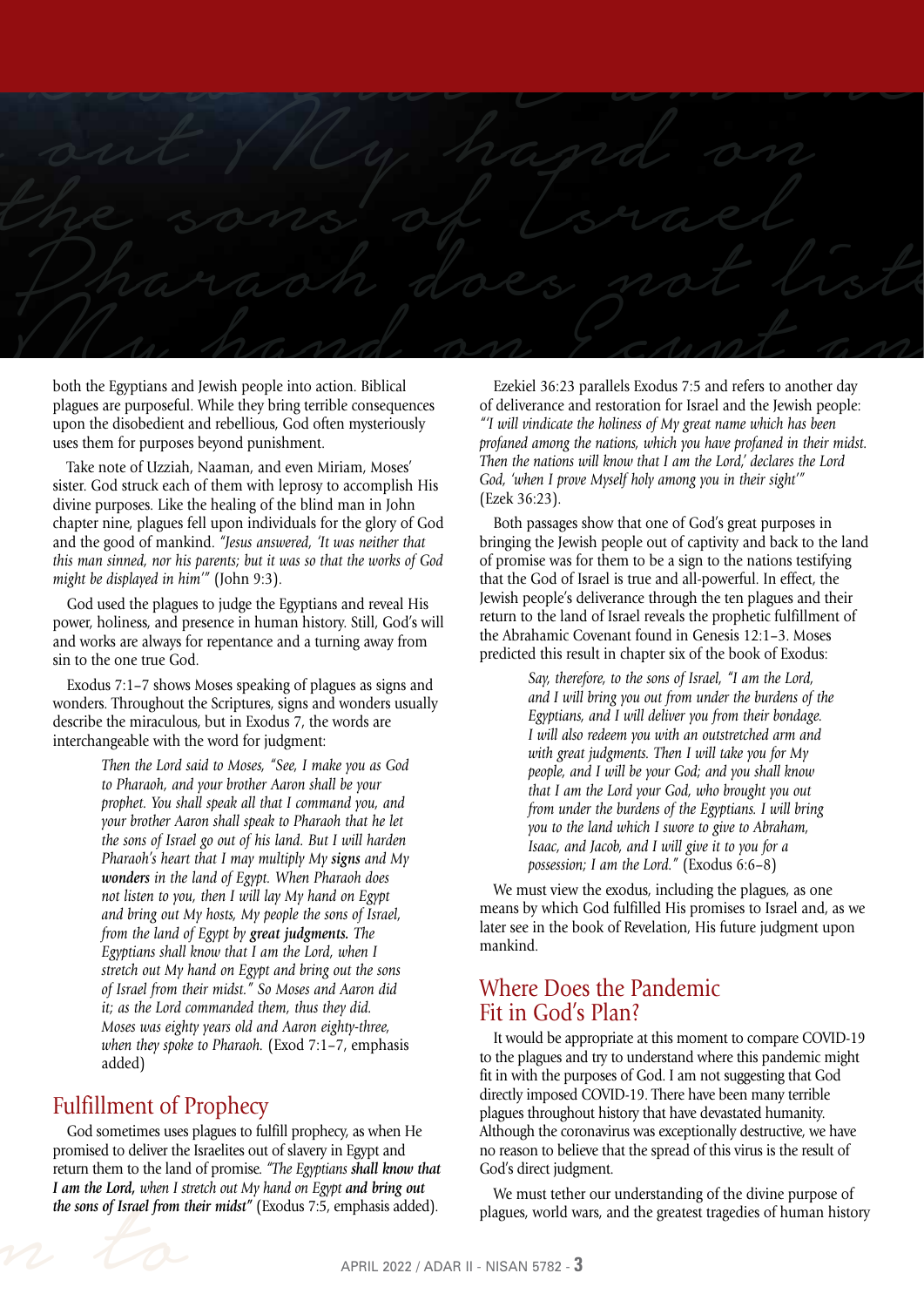

to Scripture. But, of course, the Bible does not speak about the coronavirus, the Black Plague, or the Spanish Flu. Therefore, the adage, "Where the Bible is silent, so am I," is appropriate here. We must avoid conjecture and not speak for God before He has spoken to us.

On the other hand, we cannot deny that God used plagues as judgments and will do so again in the future. COVID-19 has awakened us to the possibility that plagues, along with other signs, will take place in the end times before the second coming of the Messiah. This view of plagues is also traditional Jewish teaching. Biblebelieving Christians, Messianic Jews, and religious Jewish people would agree that "pestilence" or plagues are signs of the coming of the Messiah and will take place in the "last days." The Messiah Himself declared this to be true during the Olivet Discourse (Luke 21:10–11): *"Then He continued by saying to them, 'Nation will rise against nation and kingdom against kingdom, and there will be great earthquakes, and in various places plagues and famines; and there will be terrors and great signs from heaven.'"*

Hopefully, one day, we will look back and see the good our heavenly Father accomplished through this global trial. We pray that somehow blessings will come for all through this time of pain and suffering (Romans 8:28). We also pray that we will remember in the light the lessons we learned in the darkness. Perhaps these lessons will even prepare us in some way for the future.

Let us pray the Lord will use the experiences and losses of the last few years to shape our character, reorder our priorities, and draw us closer to Him. May the pandemic remind us all that the Lord is coming soon and that we need to prepare. And what better way to get ready for His return than to continue doing what He told us to do by *committing ourselves to evangelism, discipleship, and training a new generation of disciples until He returns*! (Matthew 28:19–20).

Stay faithful, vigilant, and filled with His Spirit. The Lord is coming soon—Maranatha!

Your brother,

Mitch

1 Harold A. Sevener, ed., *Messianic Passover Haggadah* (New York, N.Y.: Chosen People Ministries, Inc., 2000), 18–19. 2 C. F. Keil and Franz Delitzsch, *Commentary on the Old Testament* (Peabody,

Mass.: Hendrickson Pub, 2006), 295.

## God's Purposes for Plagues and **Pandemics**

There are purposes for plagues and pandemics, and the coronavirus pandemic is no exception. Though we stop short at claiming God sent the disease, the apostle Paul once told the congregation in Rome, *"God causes all things to work together for good to those who love God"* (Rom 8:28). COVID-19 has been used to open the hearts and minds of Jewish people to the Messiah!

One of our missionaries writes:

*Before the Jewish high holy days in 2020, God placed on my heart a unique venue for sharing Him with many Jewish non-believers. This vision grew into* Feasting, *a Jewish cooking show based on Leviticus 23. The first episode aired via YouTube in September 2020. God provided a professional film crew, and we filmed seven episodes highlighting individual Jewish feasts. Each included a food demonstration, a short Bible study, testimonies, and music. After viewing the Sabbath segment, a Jewish non-believer contacted me: "I watched you share your story," she blurted out. "I'm from the Bronx too." A friendship began! An excited believer offered her heartfelt thanks after viewing the first four episodes. She said, "I have a close Jewish friend.* Feasting *has been so beneficial in knowing how to speak with Jewish people."* 

*As we spread the word that we needed cooks for upcoming* Feasting *videos, a kosher chef working under the supervision of an ultra-Orthodox rabbi contacted me. Another kosher cook working with the Hasidic community expressed interest. Both knew of my belief in Jesus. A friendly relationship developed with the management of a popular Jewish delicatessen. They have offered to assist with food demonstrations and display advertisements for our celebrations surrounding the Jewish feasts. It was then God's time for me to meet an Israeli Jewish woman. Simcha\* was our cook for the episode on the Feast of Weeks (*Shavuot *or Pentecost). We bonded during the filming—and beyond! Following our time together on Feasting, when antisemitic individuals physically attacked Jewish people in the streets across our country, I asked Simcha if a couple of us could pray for her and her family. She shared that she was touched and warmly welcomed us into her home to visit and pray!*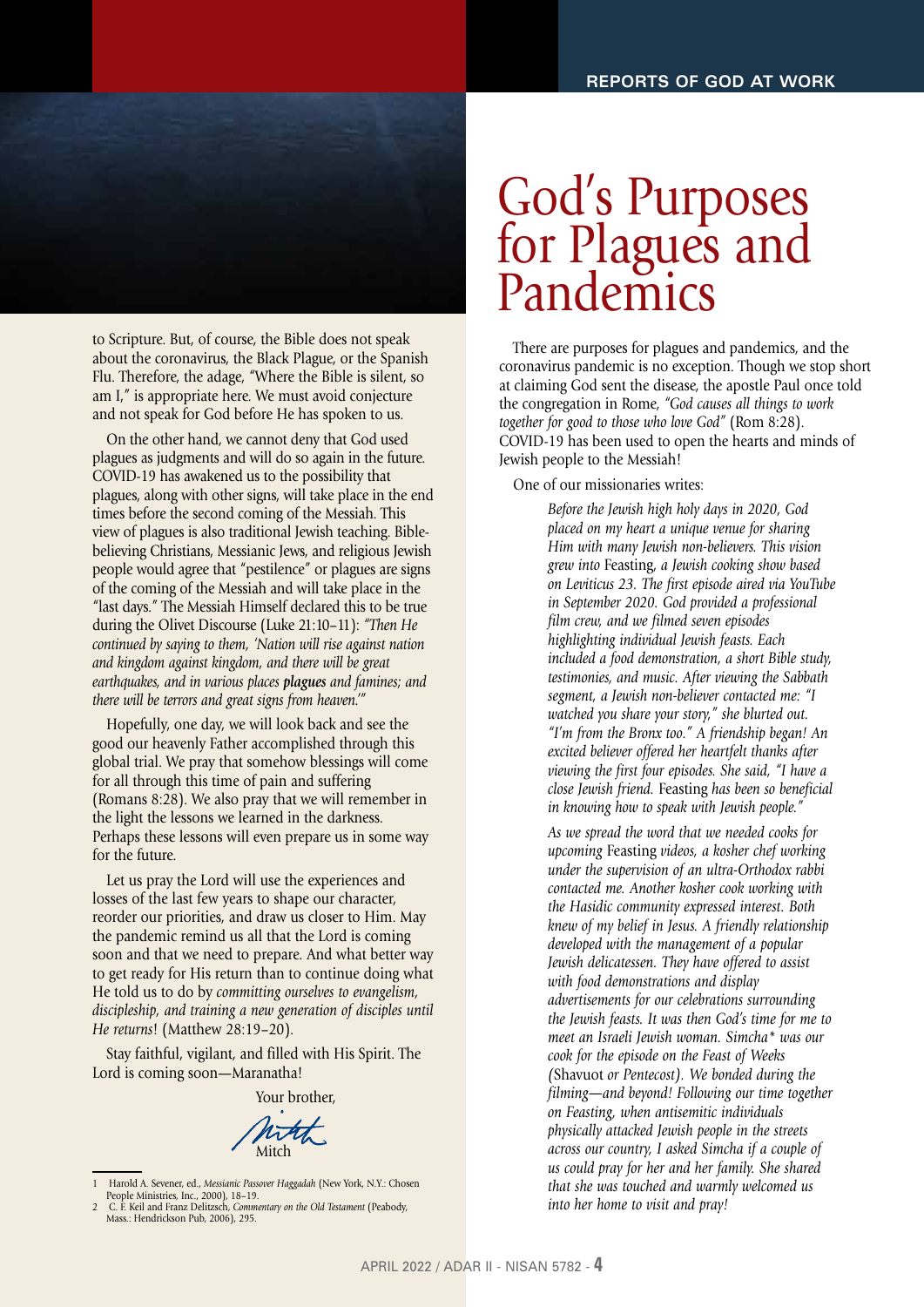*In March 2021, our Passover Seder was filmed and went global. An Arizona Jewish woman received the link for the Seder from two friends. She shared that she was fascinated and learned much: "When Cathy spoke of Jesus, it was over-the-top. Jesus tied up many loose ends for me." Miriam,\* her two friends, and I met for tea. I asked what in the Seder impacted her most. Her response: "Jesus!" Miriam and I are meeting regularly.*

*What of the film crew? The first episode excited the audio/filming expert. "Why are you connecting the Hebrew Scriptures with Jesus?" he asked. His questions continued throughout the filming of each episode. He is now attending an evangelical church and participating in their worship band!* 

A staff member with Chosen People Ministries—Israel also told us:

> *The pandemic caused many challenges in life and ministry for everyone. In Israel, many restrictions limited what we could do. We had to be creative in doing activities online or outside. Our team hosted events on Zoom, picnics, outdoor day trips and gatherings, young adult hikes, and worship under the stars. People brought friends who did not know Jesus, and many great spiritual conversations took place. We also created and are currently developing a new website for Israeli seekers that addresses life's difficult questions. Please pray this website leads many to connect with us and come to know Yeshua.*

> *Over the past two years, our staff have not merely continued their ministry. They have also opened new opportunities for which we give thanks. During the first year of the pandemic, Israel experienced lockdowns most of the time with heavy restrictions. One law, for instance, barred people from going more than 100 meters (a couple of blocks) from one's home. Through it all, however, God remained faithful. He created opportunities to reach people right in their homes. Allow me to share about Anat.\**

> *Several years ago, I met Anat in India. She sought spiritual light and truth through meditation and a Buddhist/Hindu blend of eastern ideas. Israelis often travel the world for six to twelve months after completing their army service. There are specific hotspots where thousands of Israelis gather. Goa, India, is one of those places. Imagine a Jewish Israeli going to a foreign land to seek foreign gods. She even asked me who my guru was. Wow! What an opening. I shared about the only true teacher, the only true mediator and connection to God, the true Messiah and God of Israel—Jesus. If one is searching for light, why not go straight to the Light of the world?! We often spoke in India, and when*

She fell in love with a God who loves His people and came to know Jesus—the Way, the Truth, and the Life as her Messiah.

> *we both returned to Israel, I would follow up with her frequently. While she was always interested, she never had much time as she was busy with work, school, and social life. During the first lockdown, we started having regular Zoom meetings. Now—because of the pandemic—she had plenty of time and decided to spend it pursuing truth again.*

*We went through the Hebrew Scriptures together, and she asked many questions. She soon came to embrace the Bible as historical and truthful. Then, she fell in love with a God who loves His people and came to know Jesus—the Way, the Truth, and the Life—as her Messiah. Anat continues to meet with me and another young adult, Miri,\* whom I also met on a post-army backpacking trip. She, too, came to faith during lockdowns via our studies on Zoom! Both women are back at work and university now, but they always make time to meet, study the Bible, and pray.*

*Moreover, they are excited about growing in their faith and sharing Jesus with their friends and families. There have been so many young adults whose curiosity and openness toward the gospel have peaked throughout the pandemic. Even during the strictest of lockdowns, nothing can stop God's love and word from touching people's hearts.* 

God is sovereign, and He reigns even now. Even in the face of a global pandemic, the gospel is still the best news of all, and Chosen People Ministries is ready, willing, and able to share it—no matter what!

*\*Names changed.*

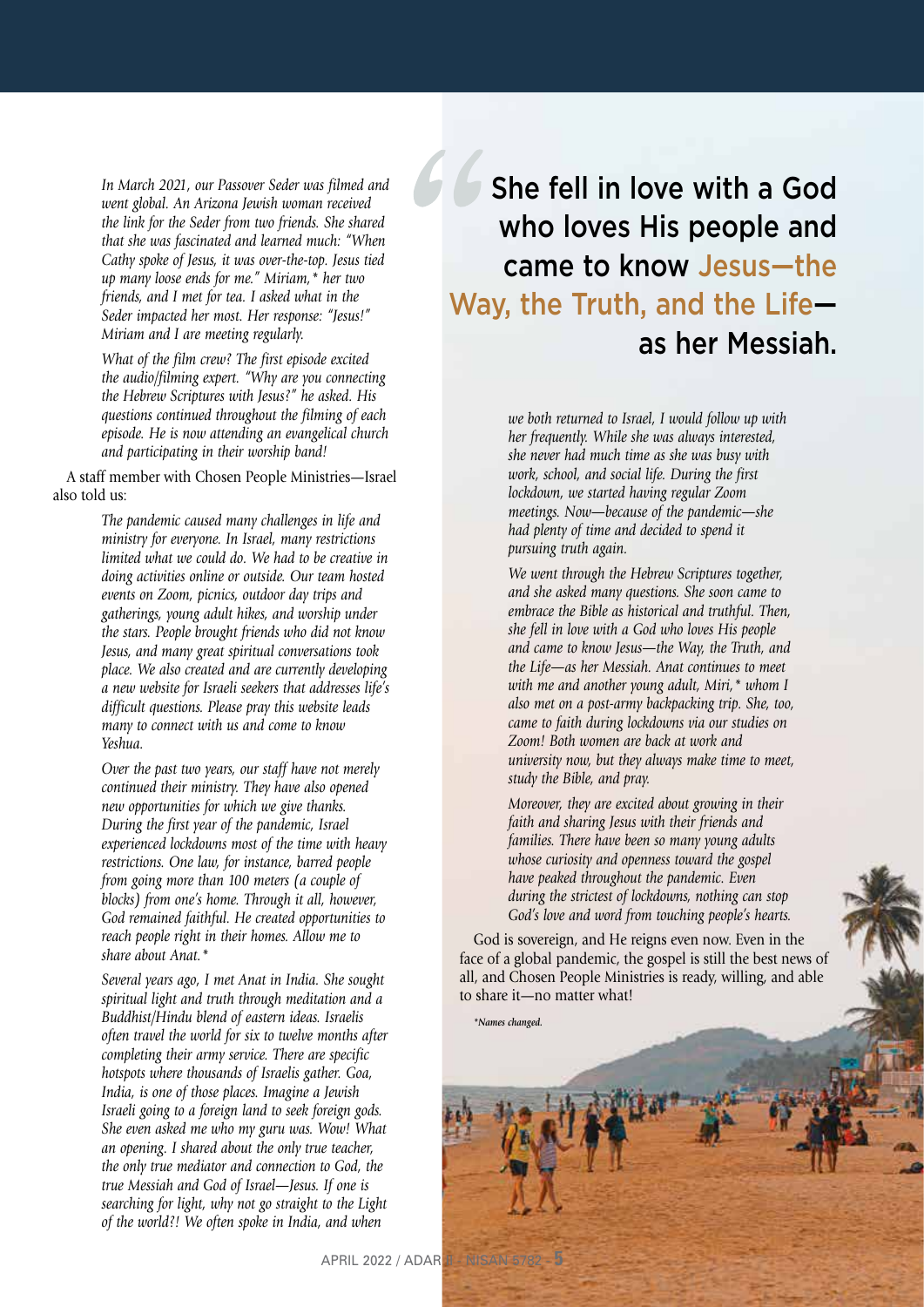#### **UK MISSIONARY REPORTS**

simple question that led to a long discussion about how to know God personally! When I told him that you can only really know God

**S** pring is finally in the air and people are starting to live their lives outside again-<br>This is great news for public space examplism This is great news for public space evangelism.



**SIMON LISSAK**

through Jesus the Messiah he laughed and said *"A man could never become God and God could never become a man."* Really?…This sparked further discussion about Adam and Eve and how they knew God and then how Moses related to God face to face (Deut 34:10). He was enjoying the conversation but had to go. He offered me his number so we could talk again. Please pray that next time we speak he will be open to reading the Bible with me.

*"Oh how I wish that Mohammed\* was Jewish"!* —This came from a young man who comes from a Muslim background. He works in shop in Golders Green that has mostly Jewish customers. I have said 'hello' many times as I pass the shop but this time I asked him if he thought about spiritual things? To my delight he said "Yes, it's my favourite subject!" We talked about God and the differences between the Abrahamic faiths whilst he was serving customers. He is very open, so please pray for the relationship to grow and that he would be willing to meet and read the Gospel of Mark with me. I have met two other Muslim men like this recently and, I am excited by the possibility of them coming to faith in Jesus as their Messiah. Muslim men who get saved often have a real desire to share the Gospel with Jewish people who they see all over the pages of their new Bibles and think it natural to evangelism to them!

Lastly, I want to tell you about a group of different Jewish people that I have met recently and who are all suffering from various mental health challenges. We are sometimes accused of targeting the "weak and the vulnerable" and yet these are the very people that Jesus seemed to make a beeline for whenever he was in public spaces. Jacob\* suffers with a combination of challenges that seem to encompass tourettes, depression and epilepsy. Mel\* is a secular Jew with severe diabetes that has cost him some toes and the sight in one eye, and Sarah\* has found herself homeless and struggles with addiction. I met all these people on the streets of North London. They all needed someone to listen to them and love them and I was able to do that because of your support. So, thank you. Please pray that these people who have found themselves on the margins of society would find their true identity and value in their Messiah Jesus.

In His wonderful name,

Muallume

\*Names Changed



ecently I spent some time in Manchester prayer walking and engaging the Orthodox. Whilst exploring the neighbourhoods, some highly decorated for



Purim, I gave out leaflets pointing people to the website I Found Shalom. In the evening, as I walked down one of the main streets, the windows of the synagogues were open and the carnival experience of Purim could be heard everywhere—what a joyful atmosphere! As the scroll of Esther was being read, the Jewish people were recalling the miracle of how they are still alive, even today!

I was also able to be part of a small team to visit various homes giving out Purim gifts. We had prepared some keepsakes, beautifully embroidered with a 'Happy Purim' design. We prayerfully gave them to home owners, people in a Jewish bakery, a kosher butcher, and even to some dog walkers! The message was simple: "We have a gift for you. We are Christians who love the Jewish people, and we just want to give a gift to wish you well and a Happy Purim." This led to a friendly exchange and many conversations. They knew we were believers, and this was a good opportunity to be a blessing. In fact, one lady was nearly in tears with gratitude at her door. She mentioned that this was a very appropriate gift as she was going through a troubling time. Please do pray for her. Later on, I met an Orthodox gentleman in Morrisons; We talked about the Torah, Purim, the plums in his trolley, and he also got a gift! Please pray that those spoken to would be touched with the message of kindness in a time when there is much fear in the Jewish community.

As part of my studies with the Feinberg Programme, I am now enrolled in a New Testament survey module, and I also continue on with Biblical Hebrew. Studying Isaiah 53, I can see how this chapter has caused many a Jewish person to cry "what's Jesus doing in my Bible!" And it has given me an idea: This week, I have been engaging people in spiritual conversations about the text: "May I ask you a spiritual question—has your Rabbi ever explained this passage to you?", "Have you ever read it?", "Who is it speaking about?" I trust the Lord will open the hearts and minds of the people. Let's pray that they truly encounter Messiah Jesus, the ultimate Passover lamb.

Concerning church meetings, I have some *Messiah in the Passover* meetings in Leeds, one in Harrogate and a seminar in the Gateshead area. Please can you pray for the following things in your prayers:

- For opportunities for a summer outreach on the Manchester University Campus.
- For up coming exams in my university studies.
- Our daughter Zoe has her GCSE's and is preparing for them now.

Thank you so much for your prayers.

Blessings, Oliver

#### **REFUGEE REPORT**

I have been here in Berlin at Beit Sar Shalom for three weeks helping with the Ukrainian ref-



**FIONA SORBA** 

ugee crisis. Chosen People Ministries Israel staff sent two teams to help in Berlin. We sent them to the railway station to minister to the refugees as they passed through Berlin's main railway station. We had the ability to reach so many with the Good News of Salvation. And we pray with, and for, as many people as we can. So that every emergency becomes an opportunity, our opportunity to bear witness to the Saviour and be Light in the darkness, to be God's loving arms to embrace the broken. And as a result, we saw a number welcome the Saviour into their lives.

The story of my meeting a lovely older Jewish man shows how we are all part of something bigger. His biggest concern was how to get his sister out of Ukraine. Through contacts in Moldova, I found a Russian speaking pastor near the border in Romania. He agreed to meet her and help her catch the train to Bucharest. There his contacts helped her get tickets to Berlin, via Budapest and Munich. Part of the journey isn't free—but the brothers and sisters in Bucharest paid for their tickets. In Munich, she was met by my contacts and helped to continue her journey. To bring her grandchild to safety, we thought she must leave behind her husband. This is the heartbreak that faces many families in their desire to protect the children from the trauma of the war. The horror of the shelling and the destruction makes any sacrifice worth it. But in this case, PRAISE THE LORD, at the last minute, she was able to bring her grandchild too. They left on Thursday and after four day journey this family was reunited here in Berlin. The young man in the flat above where I put the brother offered to take his sister, her husband and grandchild into his flat so they would be in the same building! A few days later we sent them to Grossenhain where a church helped them settle and get a flat.

Recently, I brought a mother and daughter to the flat where I am staying and once again we saw God's hand at work. Luda one of the team from Israel shouted "I know her—we met in Israel last year!" This dear woman who had left her husband and brother in Kyiv and experienced Russian shelling on a daily basis was comforted knowing that she had not been brought here by chance but under the guiding hand of God to be met and greeted by a friend.

These are the stories of many of the people fleeing the conflict in Ukraine. As you can see it takes people in a number of countries to make this possible. It's a great honour to be a link in the chain to help people. As you pray and as you give to support this work…you too become a link in God's chain to minister blessing to those fleeing the war. Each link has the opportunity to pray, donate, or even become a host. We are seeking to help believers in the UK make connections with believers from the Ukraine who need a home in the UK.

With every blessing, *fiona*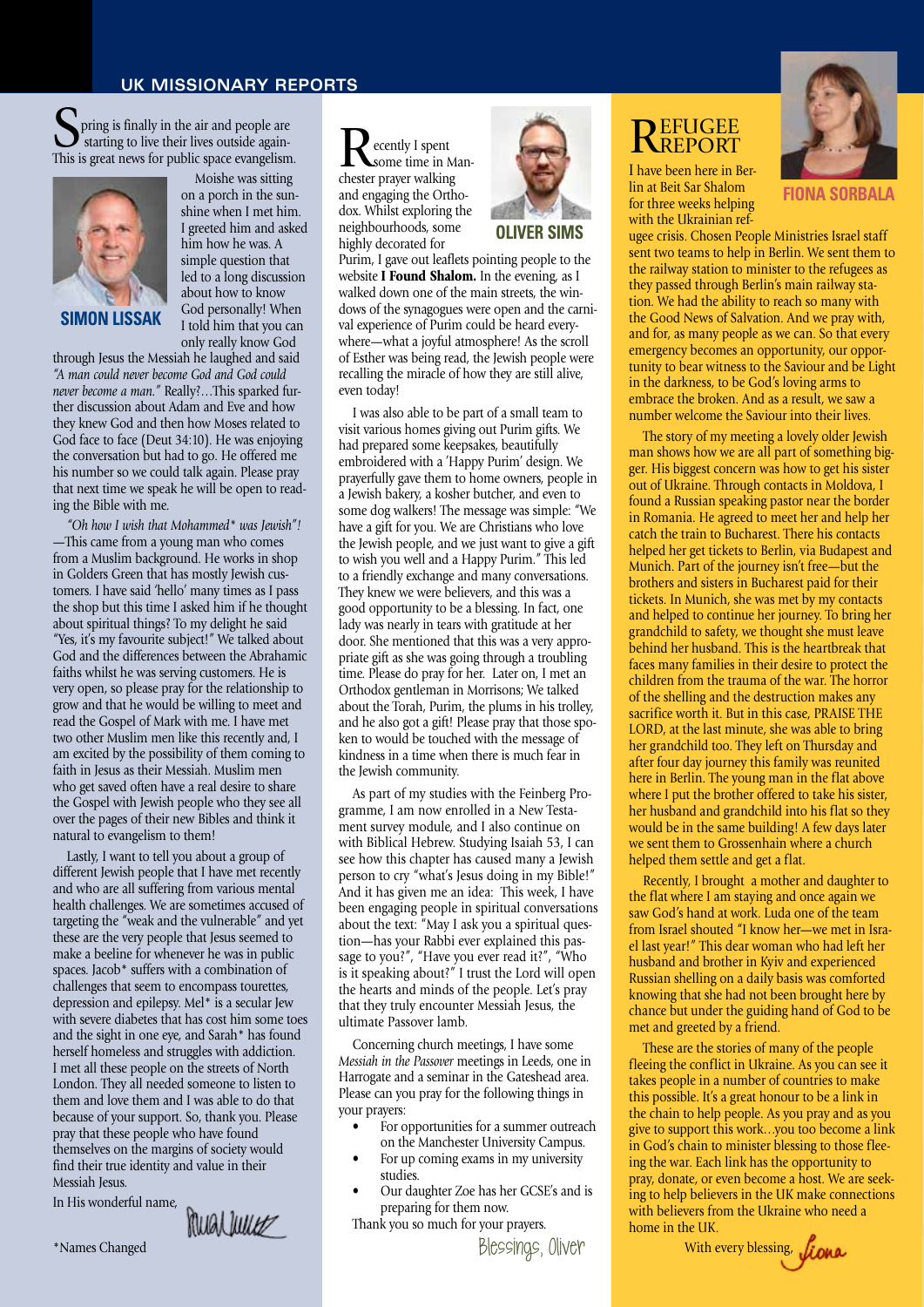#### WORKING NONSTOP ON THE FRONTLINE OF UKRAINE TO HELP REFUGEES



One of our Ukrainian-born Jewish missionaries has been working twenty hours a day helping people in Ukraine since the invasion of Russia. You may be not aware, but there were about 15,000 Israelis living in Ukraine before the invasion began. When the sky over Ukraine closed due to the war, it became extremely difficult to evacuate people. They had to stand in line in terrible icy conditions for thirty, forty, or even as many as fifty hours just to cross the border, often with small children in their arms. Millions of Ukrainians have become refugees. In cooperation with Christians in Poland, our missionary was able to evacuate more than one hundred people in the first week of the war. At the same time, he has been in constant connection with The Jewish Agency, who has given him the names and locations of people in need of help. We are assisting them to find lodging in Lviv in western Ukraine. Local churches are partnering with our team there as well. In just the first couple of days, these churches provided places to stay for seventy people. Our staff member receives daily phone calls from Germany, Poland, Slovakia, and West Ukraine everyday people are ready to provide food, finances, transportation, and legal assistance. He has never seen such unity among Christians of all denominations helping both Jews and Gentiles to escape the atrocities of the war.

- » Please!!! Pray for the end of this war.
- » Pray for the refugees!
- » Pray for us to have strength to help people.
- » Pray for peace in Ukraine and Jerusalem.

#### FIRST-TIME ORTHODOX JEWISH CAMPERS AT OUR MESSIANIC KID'S CAMP!

We all know camp is unique and special every year. This year, that special uniqueness came in the form of two of the sweetest, coolest, but not-yet-believing Orthodox Jewish kids! This camp was the first time that these young campers had ever studied the words of Jesus with believers. They kept commenting on how Jewish the words of Jesus are. It is a

huge step in the right direction! They also heard some compelling messages from the speakers on one's desperate need for Messiah even if you are rich, young, and powerful in the eyes of this world, especially on social media. Jesus' message resonated with them, spoke to their souls, and challenged them to consider the truth of the gospel. One message also inspired a forty-minute follow-up conversation on salvation between one of the kids and a counselor. Yet another counselor had the opportunity to speak with the other kid who ended up saying, "I have a lot to think about." All the counsellors and directors, many of whom are missionaries with Chosen People Ministries, were so proud to see our own Messianic kids warmly welcoming these two campers, initiating conversations, playing with them, and honestly, just treating them like any other camper!

#### REACHING JEWISH TRAVELLERS AND BELIEVERS IN JAPAN

In recent years, God has placed a vision in the heart of one of our staff to establish a branch of our mission in Japan. Today, there is a Jewish community in Japan that numbers a few thousand. Most of them are Israelis or Jewish people from Russia or the United States who are working or studying in Japan. There are also three active Chabad Orthodox houses there. Two of them are active synagogues. Over a period of several years, our missionary has laboured to realize this vision of extending Chosen People Ministries' reach to Japan. Just a few days ago, our missionary held the first team meeting consisting of Japanese and Jewish believers to fulfill the vision of bringing the good news of Jesus the Messiah to the Japanese Jewish community. Please keep this new team and their goals in your prayers. Pray that God will not only bring the gospel to Jewish people in Japan, but that our team connects with churches in Japan to equip and enrich them with a deeper understanding of the Bible from a Jewish perspective.

#### SOWING KINGDOM SEEDS IN A RUSSIAN-SPEAKING SUPPORT GROUP

For some time, one of our Russian-Jewish missionaries has been leading and sowing kingdom seeds in a Russianspeaking support group for parents whose children are drugdependent. Many of these parents are Jewish. Recently, the addicts have begun to attend the sessions with their parents! Praise the Lord! As you can imagine, this is a special and major leap forward in their rehabilitation. It is so rewarding to see how Yeshua the Messiah is breaking down strongholds and bringing immense change into people's lives as our staff member is faithfully cultivating the Lord's harvest. What a mighty witness to the name of Yeshua. Additionally, our missionary was given her own program on a secular Russian-American television show, where she recently had the opportunity to speak openly about the Messiah. People call after each program desperate for a word of encouragement or good news. Pray that these programs can continue!